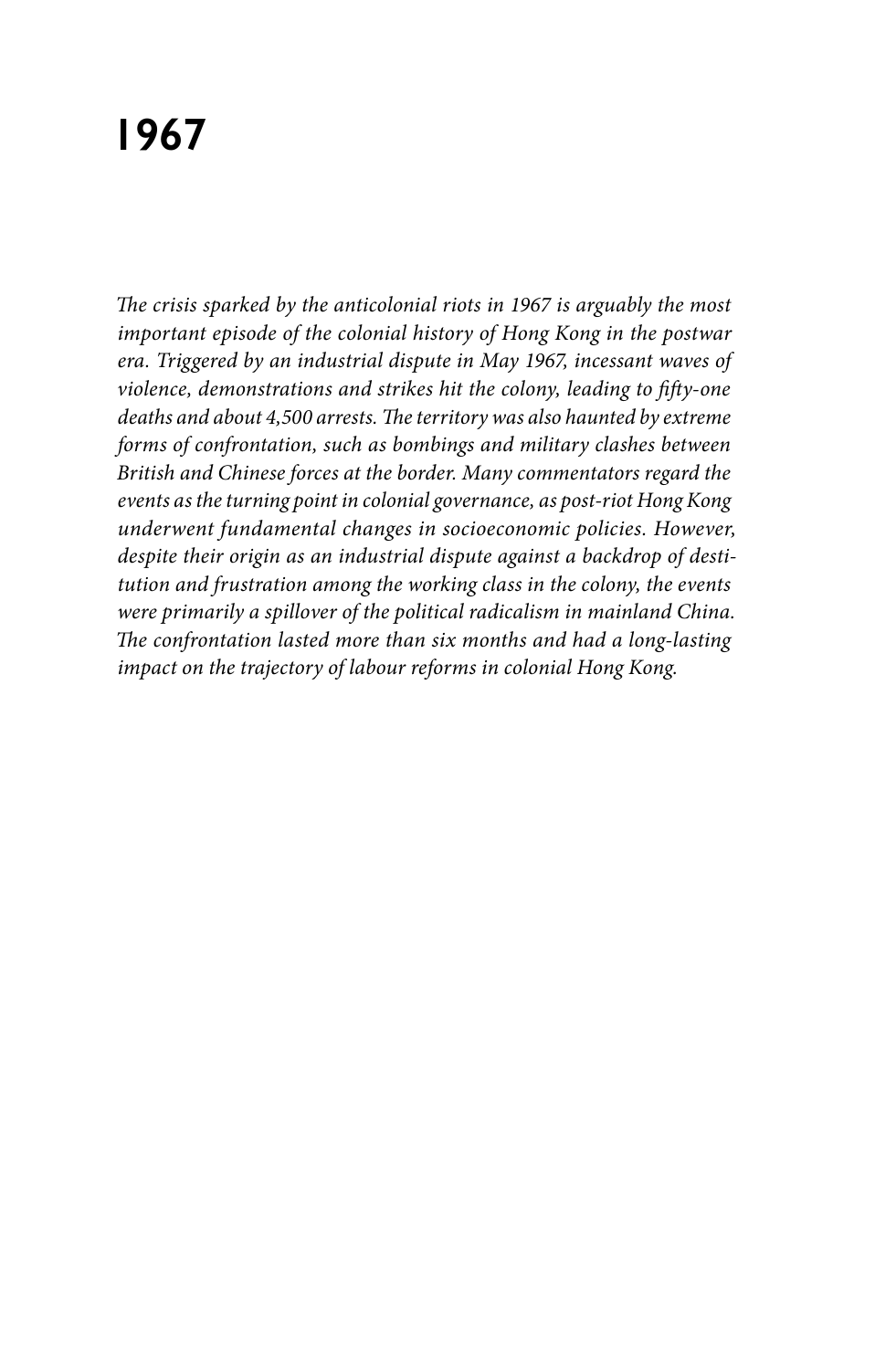## **The Hong Kong Riots of 1967**

Ray YEP<sup>1</sup>

F<br>latio actories in postwar Hong Kong were seen by many as poster-cases of 'blood and sweat workshops' of capitalism. Workers were paid low wages with few legal protections and limited benefits, and state regulations on industrial safety and working hours were yet to be introduced. The rapid population expansion in the postwar years further intensified the vulnerability of the underprivileged. Central to the desperation were the miserable living conditions endured by the majority. A study conducted in 1965 provides a vivid portrait of the abysmal lives of the locals, which were very much a mirror image of the desperation suffered by the English working class depicted by Charles Dickens:

> These buildings are mainly three storeys high. A very steep wooden staircase serves two adjacent buildings. The treads are so worn that hollows are formed in the central parts, and sometimes one or two treads are missing altogether. As the cleaning and maintenance of the stairs are nobody's responsibility (caretakers are unheard of) dirt and dust have accumulated over the years. The stairways are dark even in broad daylight and artificial lighting is never installed so that drug addicts who take advantage of the protective darkness are encountered on the landings.<sup>2</sup>

Colonial administrators attributed their reluctance to increase social investment and welfare provision to the 'China factor'. They argued that improvement in living standards in the colony would simply encourage more population inflows from the mainland—a discourse that had considerable mileage given the accelerated influx of illegal immigrants from China since the late 1950s as a result of the famines caused by the Great Leap Forward.

The apparent increase in social tension in the early 1960s is reflected in crime statistics. In 1965–66, 8,166 cases of serious crime were recorded the highest level of serious crime since the late 1950s and a 40 percent increase over the level of 1961–62.<sup>3</sup> Even more worrying was the rising involvement of young people. The number of defendants under the age of sixteen witnessed an average annual growth rate of 17 percent between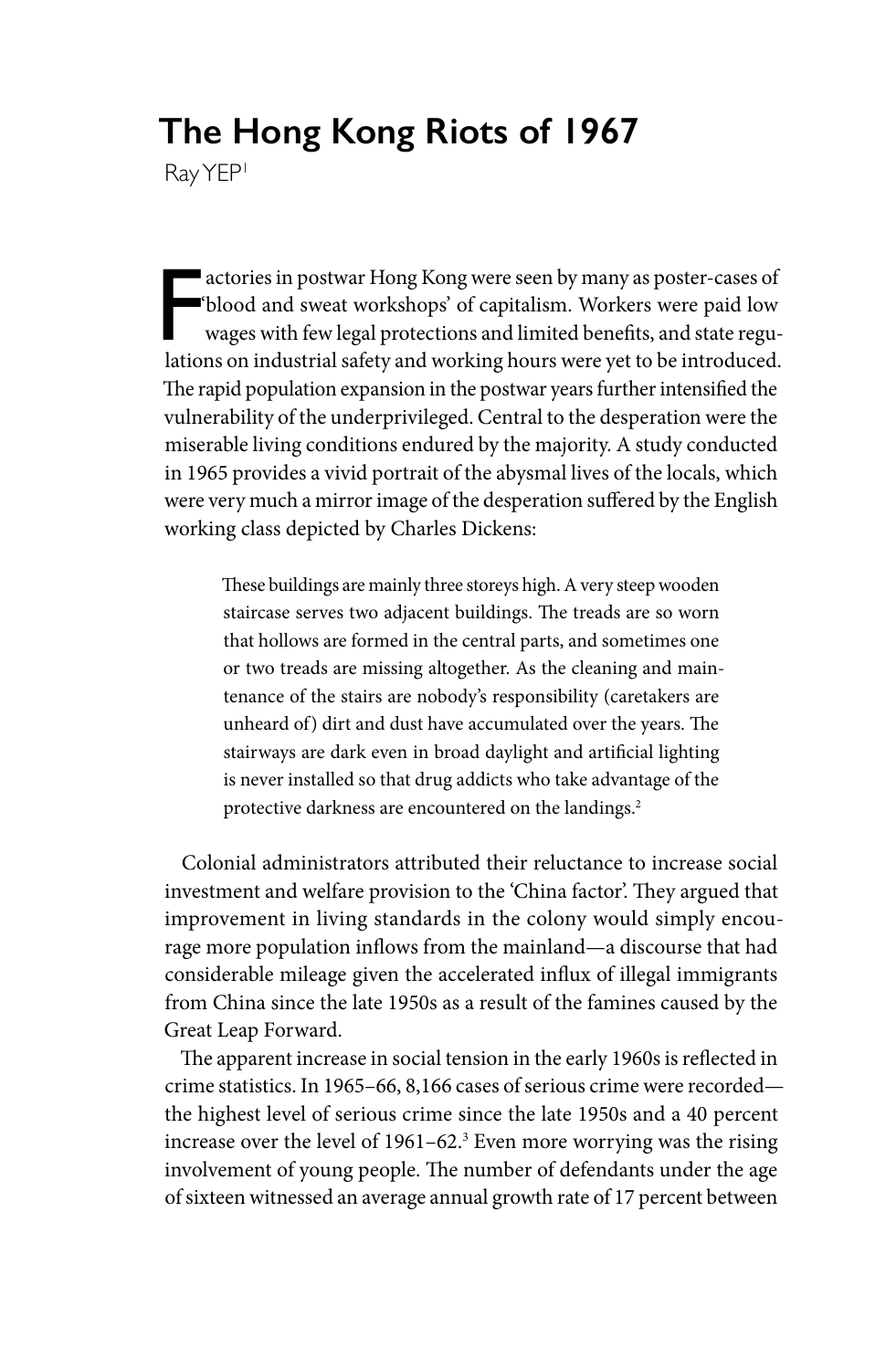1967 / 389

1960 and 1966, and the number of young offenders between the ages of sixteen and twenty increased at an average of 13 percent during the same period.4 With education and employment opportunities for young people few and far between, juvenile delinquency was a genuine concern. Signs of uneasiness were also evident in the workplace. Right before the 1967 riots, industrial disputes related to pay and working conditions occurred at Greenland Cement, the Central Taxi Company and Nanfung Textiles, threatening to escalate into major disturbances.5 It was, however, the Kowloon disturbance of 1966 that finally forced the government to acknowledge the prevailing social tension. Triggered by a fare increase for the round-trip ferry service between Central District and Tsimshatsui, these disturbances lasted from 4 April to 10 April and ended with curfews, mass arrests and direct confrontations between the police and rioters. Although these were brief disturbances confined to districts in eastern Kowloon, they were a testament to the general restlessness among Hong Kong's young people.

## The Riots as a Spinoff of China's Cultural Revolution

The 1967 riots started in an artificial-flower factory in Kowloon on 6 May, when an industrial dispute over the reduction of bonuses and allowances spiralled out of control. The employer refused to give in and eventually fired ninety-two workers. The police were soon called in and their violent handling of the situation left many workers injured. Eighteen workers were arrested. The local communists seized on this bickering to launch their anti-imperialist campaign in the colony. The communist-dominated Hong Kong Federation of Trade Unions (HKFTU) immediately intervened on behalf of the workers, putting forward four demands: the immediate release of the workers arrested, the punishment of the evildoers and compensation for the victims, guarantees of the workers' personal safety and no interference henceforth by the police in labour disputes.

The event was quickly politicised. The turning point was the intervention of the Chinese Ministry of Foreign Affairs on 15 May 1967. Chinese diplomats passed a protest statement to the British chargé d'affaires in Beijing, which was then followed by anti-British demonstrations in Beijing and Guangzhou and sympathetic editorials in the *People's Daily* (人民日报).6 For many local radicals in Hong Kong, these events were a clear call to arms. The formation of the All Circles Anti-Persecution Struggle Committee (香港各界同胞反英抗暴鬥爭委員會) in Hong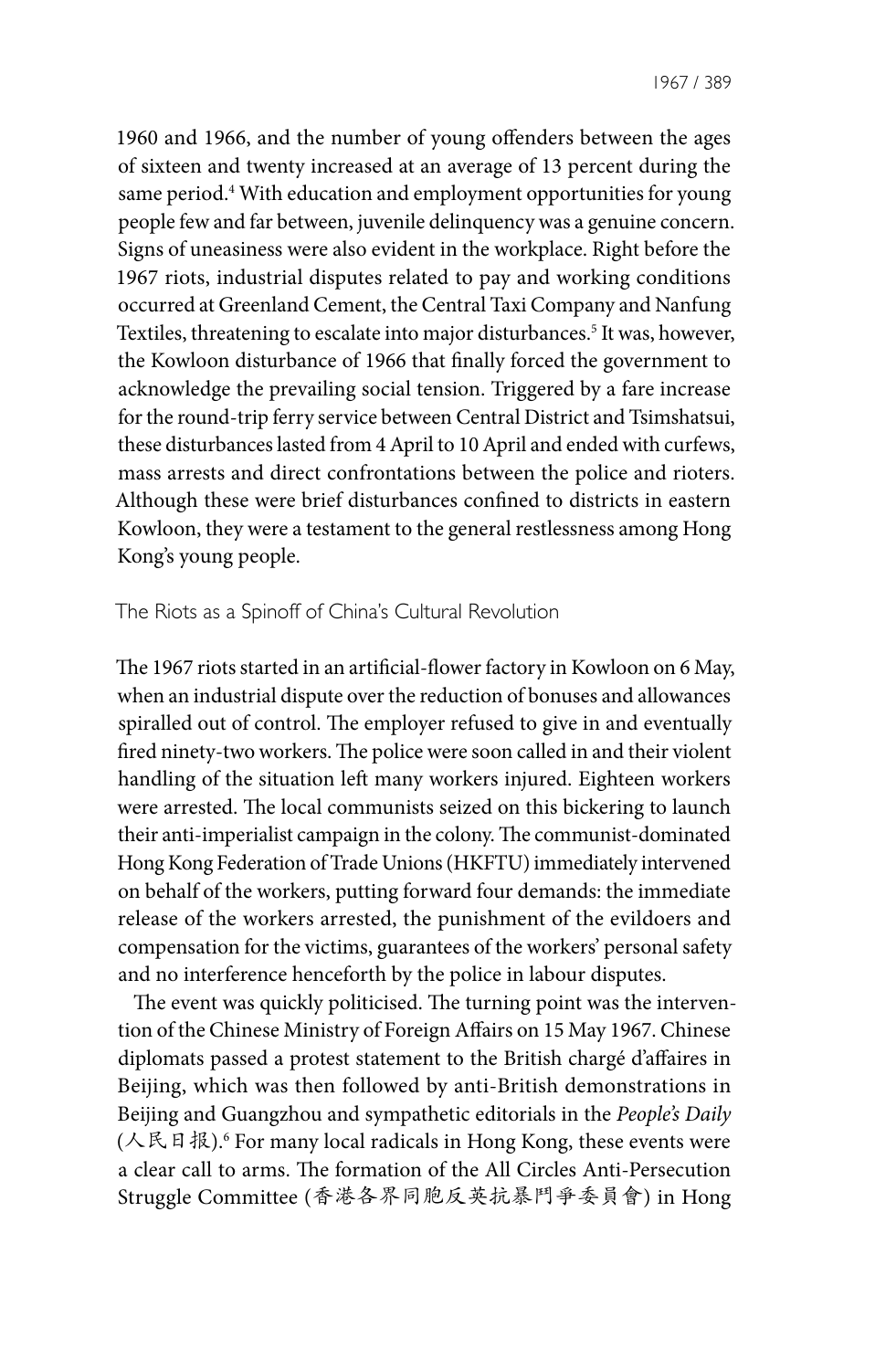Kong heralded the full-scale mobilisation of local communists for an anticolonial campaign across the whole colonial territory. The labour dispute was quickly subsumed by demonstrations, strikes, marches and bombings, and the original concern for industrial relations was replaced with the highly politicised slogans of anti-imperialism. For at least six months, the normal life of the colony was paralysed by thousands of protestors performing the rhetoric and postures of the mainland's Cultural Revolution, such as holding Mao Zedong's *Little Red Book*, although attempts at full-scale and sustained strikes remained unsuccessful.

In fact, the Chinese Communist Party (CCP) had been present in Hong Kong since the 1920s (see Leong's and Lu's essays in the present volume). In the early days of the CCP, the colony had been a safe haven from the Nationalist regime and Japanese aggression and, in the postwar years, it served as a centre for coordination during the Civil War and remained strategically significant during the Cold War period. After 1949, the CCP's policy towards Hong Kong remained pragmatic, following the guiding principle of 'long-term planning, full utilisation' (长期打算, 充份利用). That is, despite denying the legality of the colonial status of Hong Kong, the mainland authorities regarded acceptance of the status quo as in their best interest. As a result, their efforts to consolidate the Party's presence in the colony continued under the radar.

In such a context, the rising influence of the communists was partly a self-inflicted wound on the side of the British administration in Hong Kong. With their minimalist approach to governing and noncommittal stance in service provision, the colonial authorities had unintentionally created a wide constituency for the communists, who were prepared to provide a moderate but highly cherished support network for the locals. The colonial government's foot-dragging when it came to welfare provision and reticence to address the destitution faced by the working class contributed to the expansion of the communist presence in the local labour movement.

The development of trade unions had always been the primary concern of the local communists since the 1920s. Labour's vulnerability to economic cycles and the lack of safety nets simply drove more and more hapless workers to unions that would provide them with some support for their misfortunes. Founded in 1948, the HKFTU was the local communist-controlled umbrella labour organisation. In this role, it had been particularly successful in establishing its hold among workers in public utilities companies, playing a key role in organising the strikes and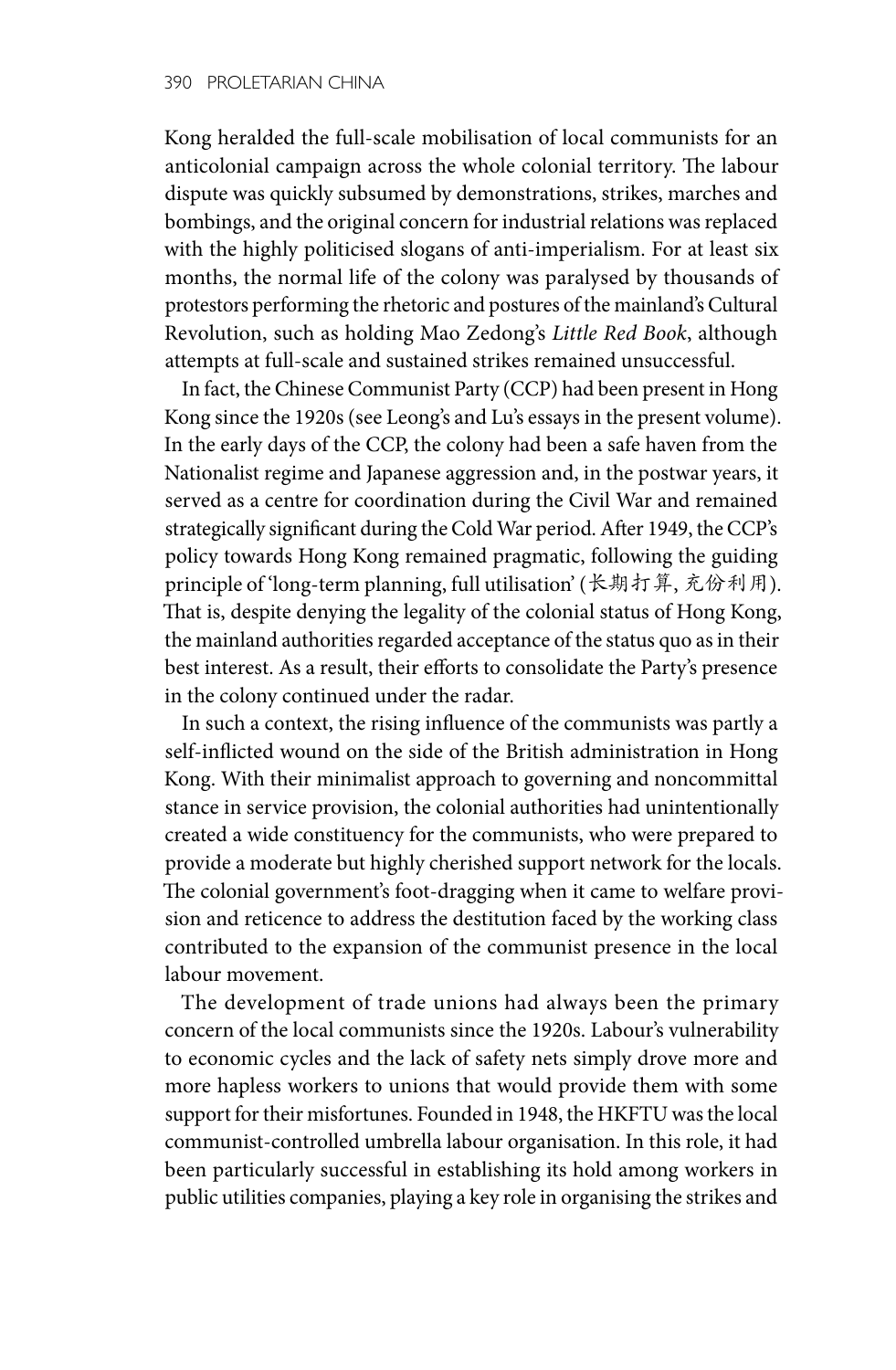struggles of tram workers in 1949, 1950 and 1954.7 And it was also the force behind the success of the strikes at Dairy Farm in 1949 and the Hong Kong Naval Dockyard in 1957. The HKFTU was, however, not simply a labour organisation; it had also attempted to fill the void in welfare provision left by the colonial government, serving as a support network for its members and sympathisers. While the government was still pondering its involvement in education, the union had its own network of schools for workers' children. It also provided affordable health services, cheap meals, cultural entertainment and even relief support during crisis at a time when the notion of the welfare state remained very much a taboo for the colonial administrators.

The communist cause was further strengthened by the communist involvement in the media, education and cultural sectors. By the beginning of 1967, there were a number of broadsheets directly controlled by the communists in Hong Kong—*Wen Wei Po* (文匯報)*, Tai Kung Po*  (大公報), *New Evening News* (新晚報), *Ching Po Daily* (晶報), *Hong Kong Commercial Daily* (香港商報), *Ching Wu Po* (正午報) *and Tin Fung Daily* (田豐日報)*.* These papers commanded a respectable audience: by early 1967, in total, they published 240,000 copies per day—about 16 percent of the daily newspaper circulation in the colony.8 By the early 1950s, the communists had also established their own filmmaking machinery in the territory. The three companies—Great Wall, Phoenix and New United—were highly successful in producing commercial films for local entertainment and occupied a key role in the colony's film industry, producing 262 films between 1950 and 1966.<sup>9</sup>

The communist camp was equally successful in consolidating its foothold in education. Hong Kong society had a demographic structure strongly tilted towards the young. According to the 1961 census, 41 percent of the 3.1 million people living in the territory were aged fifteen or under, with one-third of this group aged below five years.10 Although this distinctive pattern created a huge demand for education, the colonial administration was slow to react. By the early 1960s, government intervention in this area remained circumscribed and the private sector continued to play a leading role in providing schooling opportunities for the local population. The shortage of government-funded places was particularly acute in secondary education, as 70 percent of students were enrolled in private schools. Yet many of these private schools operated in unsafe premises, with limited resources and unqualified teachers. The infamous 'rooftop' schools—that is schooling offered by 'teachers' with no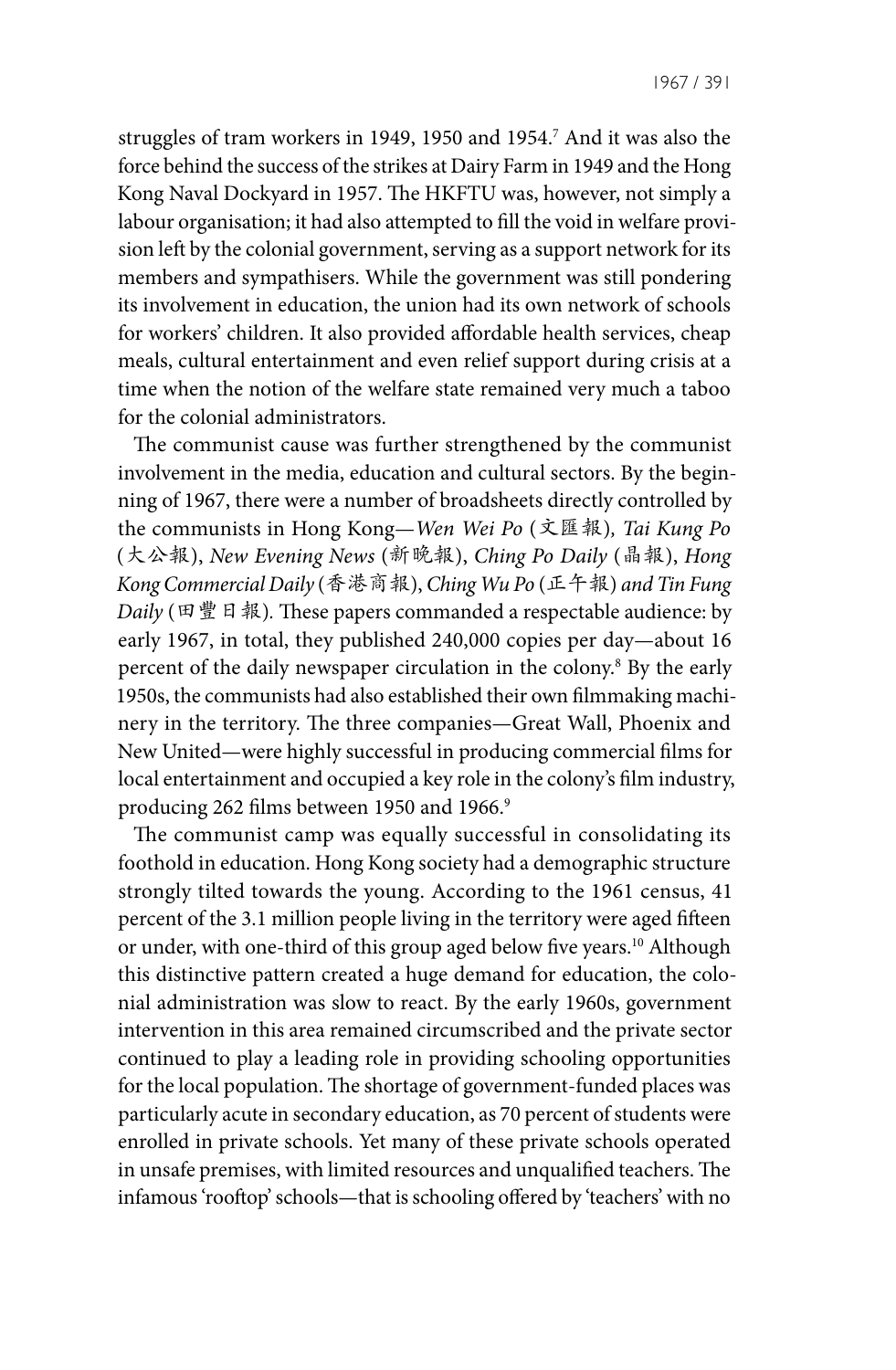formal qualifications in makeshift facilities on the tops of buildings—for example, contributed about 20 percent of total places at the primary level.<sup>10</sup> Communist sympathisers ran a substantial portion of these informal education establishments.

In short, on the eve of 1967, there already existed an extended web of communist supporters across different sectors of the colony. This network could serve as an effective platform for leadership, mobilisation and coordination, and it was also a steady source of foot soldiers for violence, strikes, demonstrations and propaganda. The colonial government was not unaware of the danger but its policy of minimal intervention in welfare and development tied its hands. It was not until the summer of 1967 that the real impact of this potentially subversive machinery was felt.

The Riots as a 'Spontaneous Act' by Local Communists

The presence of networks, however, does not explain why the local communists mobilised them in 1967. Sir David Trench, the colonial governor at the time, was convinced of the 'spontaneous' character of the original industrial dispute in Kowloon and that it was not a premeditated act by Beijing. 'There is every indication that this was a spontaneous incident', he argued in a telegram, and that the latest wave of militant unionism was no more than 'a reflection of the increased freedom allowed to the "masses" as a result of local propaganda based on the Cultural Revolution in China'.<sup>12</sup> Trench's theory was that the later escalation of events was largely a result of the Hong Kong communist leaders' survival instinct.<sup>13</sup> In his opinion, they needed to win a victory for Mao Zedong Thought in Hong Kong, 'mainly to save their own neck'.<sup>14</sup> In other words, the confrontation was primarily a plot by local communist agents to prove their loyalty to the radical leadership in China. They were under pressure to deliver some 'success', especially after their counterparts in Macau had managed to bring the Portuguese administration to its knees after a confrontation in December 1966.

The colonial government responded to the challenge with firm measures.15 For Trench, this was imperative as there was a danger that the extreme actions of radicals in Hong Kong might end up 'pushing' Beijing to support the Hong Kong communists. Under this logic, if Hong Kong managed to contain the disturbances before they spiralled out of control, Beijing could be spared this challenge. Through mass arrests of ringleaders and protestors, suspension of leftist newspapers, closure of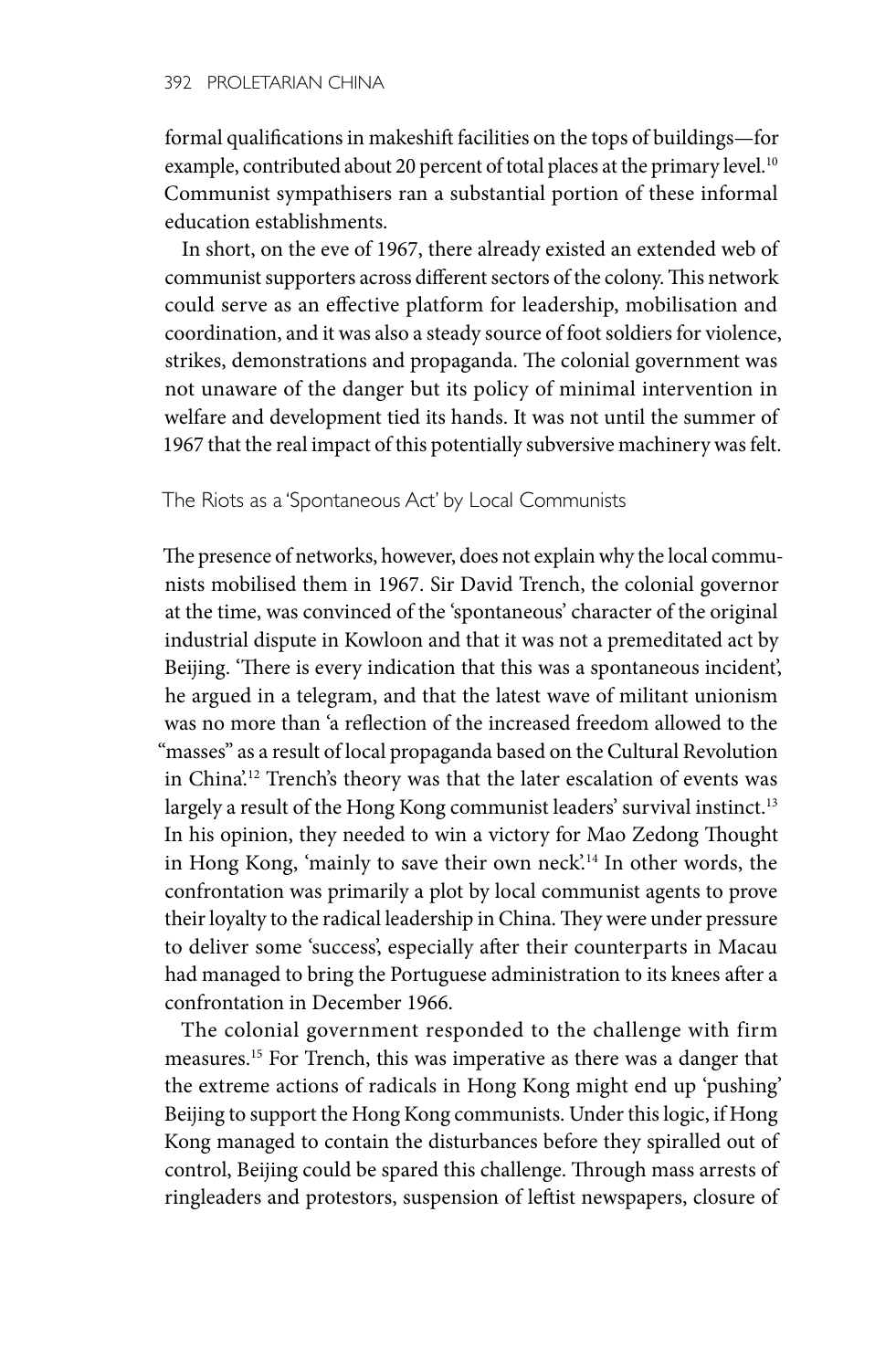communist schools, activation of emergency powers and deportation, social order was gradually restored by early 1968. However, these measures would probably not have amounted to much if not for Mao's anxiety to keep radicalism in the mainland in check by mobilising military control of local administration in China.

The Riots as a Catalyst for Social Reform

Labour conditions improved in the aftermath of the riots. State regulations on working hours and women's and child labour were introduced and debates on social insurance and other labour benefits resumed with a greater sense of urgency. As the potential repercussions of the neglect of working-class conditions were used as a justification for accelerating policy changes, the riots catalysed the discourse on the imperative of labour reform. However, the events of 1967 barely changed the mentalities of the social and political elites.

As Clayton has observed:

During 1967, radicals wanted conflict between labour and capital, and sought the overthrow of a colonial state which, they argued, sided with capitalist interests. For the benevolent, 1967 was a sign, a warning that the state had to deal with market failures, and to try, once again, to foster strong, politically non-aligned, organisations of workers, able to use democratic institutions and lawful means. For pragmatists, however, the fear of social revolution soon waned. 1967 had, they must have realised, failed to change how the ordinary person in Hong Kong thought; the masses had backed the colonial state and backed away from radicalism.16

The riots, however, exerted a long-term impact on how the British establishment in London thought of the importance of social reforms. The British Government's rising concern with Hong Kong's development now attained a strategic dimension. For London, one of the major lessons of the 1967 riots was that British rule in Hong Kong beyond 1997 was simply untenable: the CCP would neither forget nor forgive the humiliation inherent to the alien rule of Hong Kong and Chinese nationalism would not disappear anytime soon. According to a Cabinet study on Hong Kong in the aftermath of the riots, 'it is inconceivable that any communist Chinese government would "negotiate" an extension of the Hong Kong